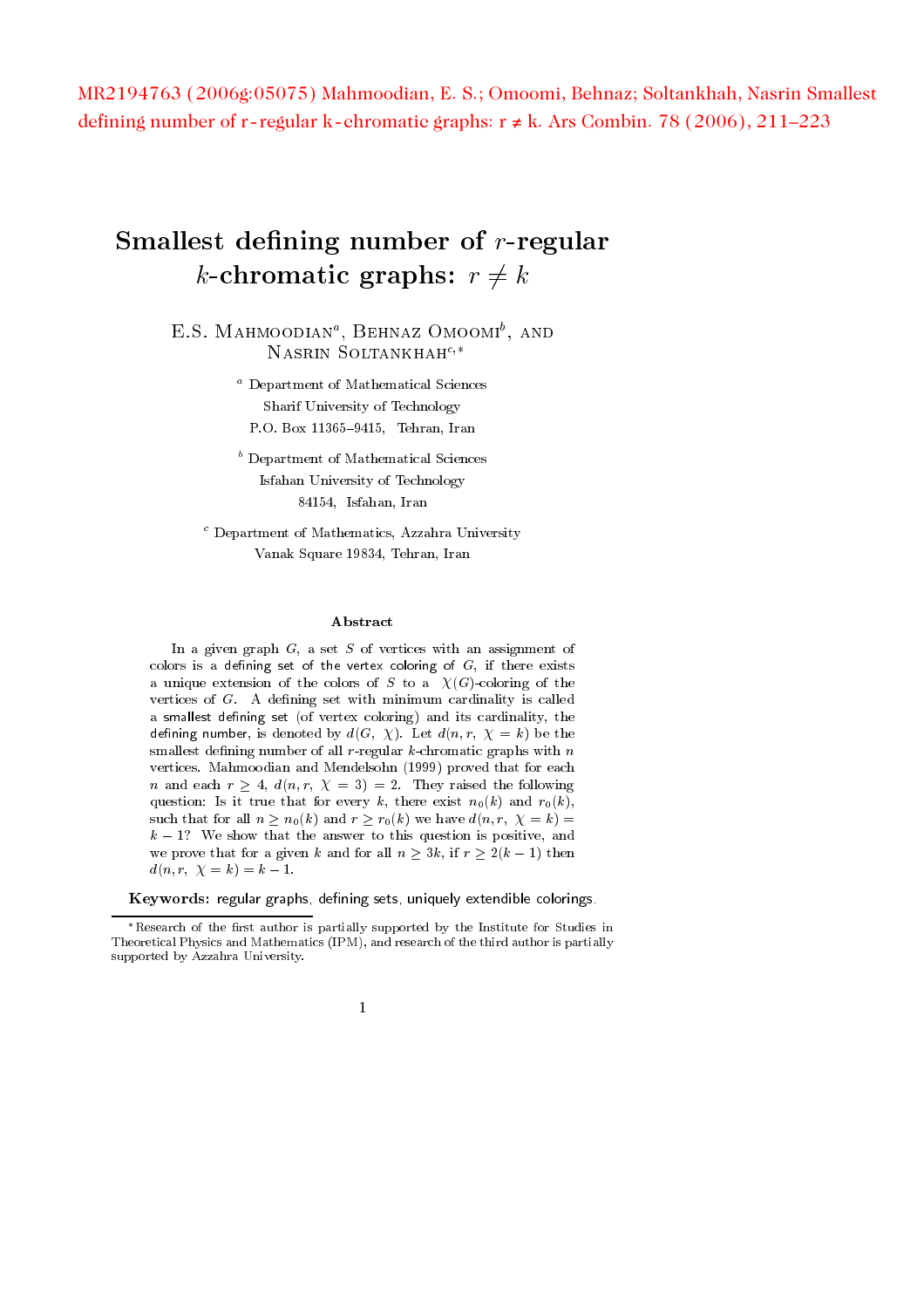#### Introduction  $\mathbf 1$

We follow the concept of graphs defined in standard textbooks. For the definitions and notations not defined here we refer the reader to texts, such as [7]. A k-coloring of a graph G is an assignment of k different colors to the vertices of  $G$  such that no two adjacent vertices receive the same color. The (vertex) chromatic number of a graph G, denoted by  $\chi(G)$ , is the smallest number  $k$ , for which there exists a  $k$ -coloring for  $G$ . A graph G with  $\chi(G) = k$  is called k-chromatic. In a given graph G, a set of vertices  $S$  with an assignment of colors is called a defining set of vertex coloring, if there exists a unique extension of the colors of S to a  $\chi(G)$ -coloring of the vertices of  $G$ . A defining set with minimum cardinality is called a smallest defining set (of a vertex coloring) and its cardinality is the defining number (of a vertex coloring), denoted by  $d(G, \chi)$ . There are some results on defining numbers in  $[4]$  (see also [1], and [2]). Here we study the smallest defining number of regular graphs. Let  $d(n, r, \chi = k)$  be the smallest value of  $d(G, \chi)$  for all r-regular graphs with n vertices and the chromatic number equal to  $k$ . By Brooks's Theorem, if  $G$  is a connected  $r$ -regular k-chromatic graph which is not a complete graph or an odd cycle. then  $k \leq r$ . Mahmoodian and Mendelsohn in [3] studied  $d(n, r, \chi = k)$  and raised two questions. The first one was on  $d(n, k, \chi = k)$  which is answered by Mahmoodian and Soltankhah in [5]. For the case of  $r > k$ , they proved in [3], that for each n, and for each  $r \ge 4$  we have  $d(n, r, \chi = 3) = 2$ , and asked the following question:

**Question.** Is it true that for every k, there exist  $n_0(k)$  and  $r_0(k)$ , such that for all  $n \ge n_0(k)$  and  $r \ge r_0(k)$  we have  $d(n, r, \chi = k) = k - 1$ ?

We show that the answer to this question is positive. In fact we prove that:

**Theorem.** Let k be a positive integer. For each  $n \geq 3k$ , if  $r \geq 2(k-1)$ then  $d(n, r, \chi = k) = k - 1$ .

#### $\overline{2}$ Preliminaries

In this section, we state some known results and definitions which will be used in the sequel. Throughout,  $n, k, l, r, s$  and such denote positive integers.

**Definition 1** [3]. Let  $G$  and  $H$  be two vertex disjoint graphs each with a given proper k-coloring say  $c_G$  and  $c_H$  (respectively). Then the chromatic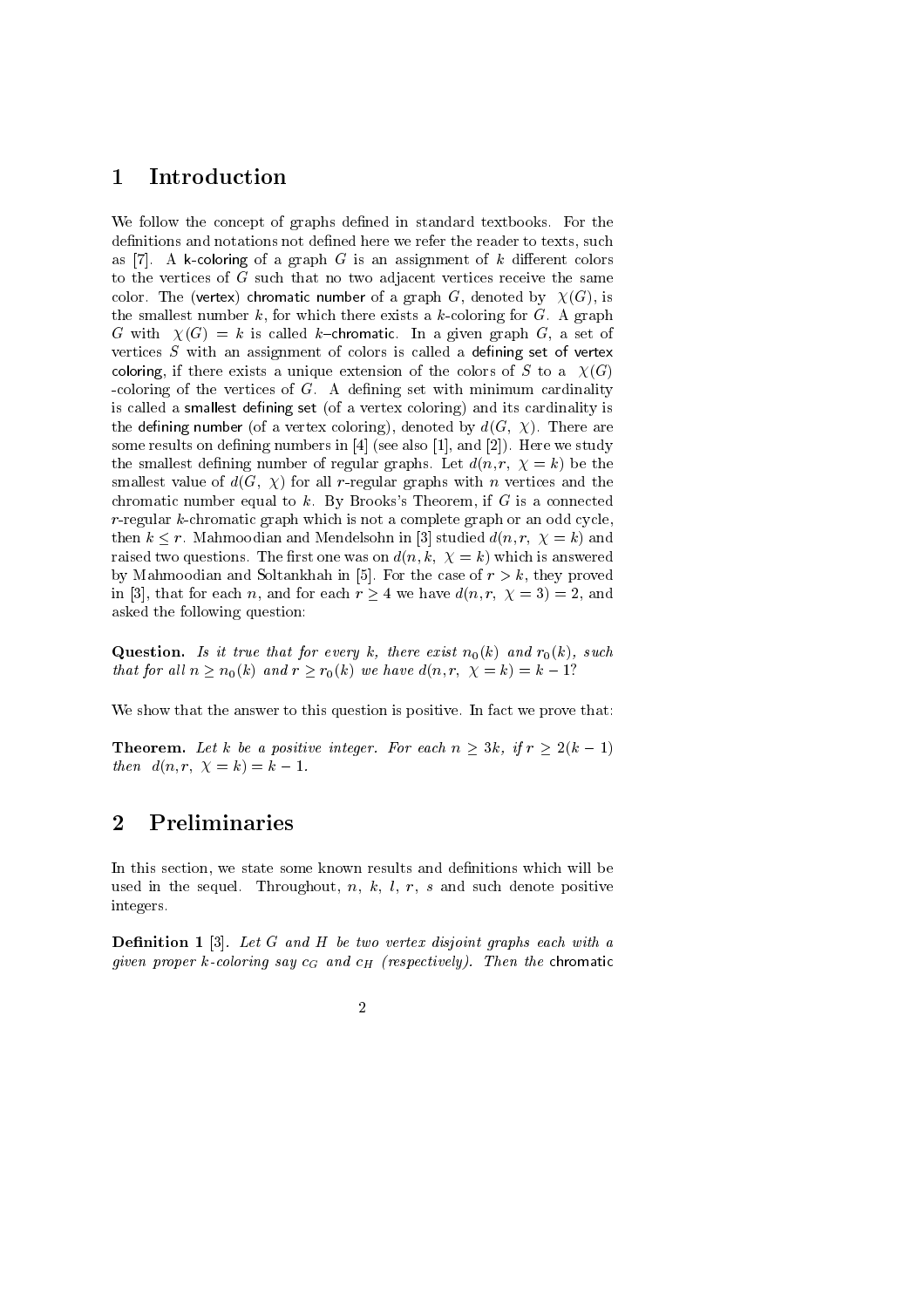join of G and H, denoted by  $G \overset{\chi}{\vee} H$  is a graph where  $V(G \overset{\chi}{\vee} H)$  is  $V(G) \cup$  $V(H)$ , and  $E(G \overset{\chi}{\vee} H)$  is  $E(G) \cup E(H)$ , together with the set  $\{xy \mid x \in$  $V(G)$ ,  $y \in V(H)$  such that  $c_G(x) \neq c_H(y)$ .

**Theorem A** [3]. Let *n* be a multiple of k, say  $n = kl$  ( $l \ge 2$ ); then  $d(kl, 2(k-1), \chi = k) = k-1.$ 

To prove this theorem Mahmoodian and Mendelsohn constructed a  $2(k-1)$ regular k-chromatic graph with  $n = kl$  vertices as follows. Let  $G_1, G_2, \ldots, G_l$ be vertex disjoint graphs such that  $G_1$  and  $G_l$  are two copies of  $K_k$  and if  $l \geq 3, G_2, \ldots, G_{l-1}$  are copies of  $\overline{K}_k$ . Color each  $G_i$  with k colors  $1, 2, \ldots, k$ . Then construct a graph G with kl vertices by taking the union of  $G_1 \cup G_2 \cup \cdots \cup G_l$ , and by making a chromatic join between  $G_i$  and  $G_{i+1}$ ; for  $i = 1, 2, ..., l - 1$ . This is the desired graph. We denote such a graph by  $G_{l(k)}$  and use this construction in Section 3.

**Theorem B** [3]. For each n and each  $r \geq 4$ , we have  $d(n, r, \chi = 3) = 2$ .

The following lemma from [6] is straightforward.

**Lemma A** [6]. Let H be a subgraph of G such that  $\chi(G) = \chi(H)$ . If  $V(H)$  with any coloring is a defining set for G, then any defining set of H is also a defining set for  $G$ .

**Definition 2** [5]. Let G be a k-chromatic graph and let S be a defining set for G. Then a set  $F(S)$  of edges is called nonessential edges, if the chromatic number of  $G - F(S)$ , the graph obtained from G by removing the edges in  $F(S)$ , is still k, and S is also a defining set for  $G-F(S)$ .

**Definition 3.** Let G be a graph with a given proper coloring c with  $k$ colors. Then the chromatic complement of G, denoted by  $\tilde{G}_c$  or simply by  $\tilde{G}$ if there is no danger of confusion, is a spanning subgraph of  $\overline{G}$  (complement of G) such that  $E(\tilde{G}_c) = E(\overline{G}) - \{uv \mid c(u) = c(v)\}.$ 

#### 3 Main results

In the following three theorems we prove our main result, which was mentioned at the end of Section 1.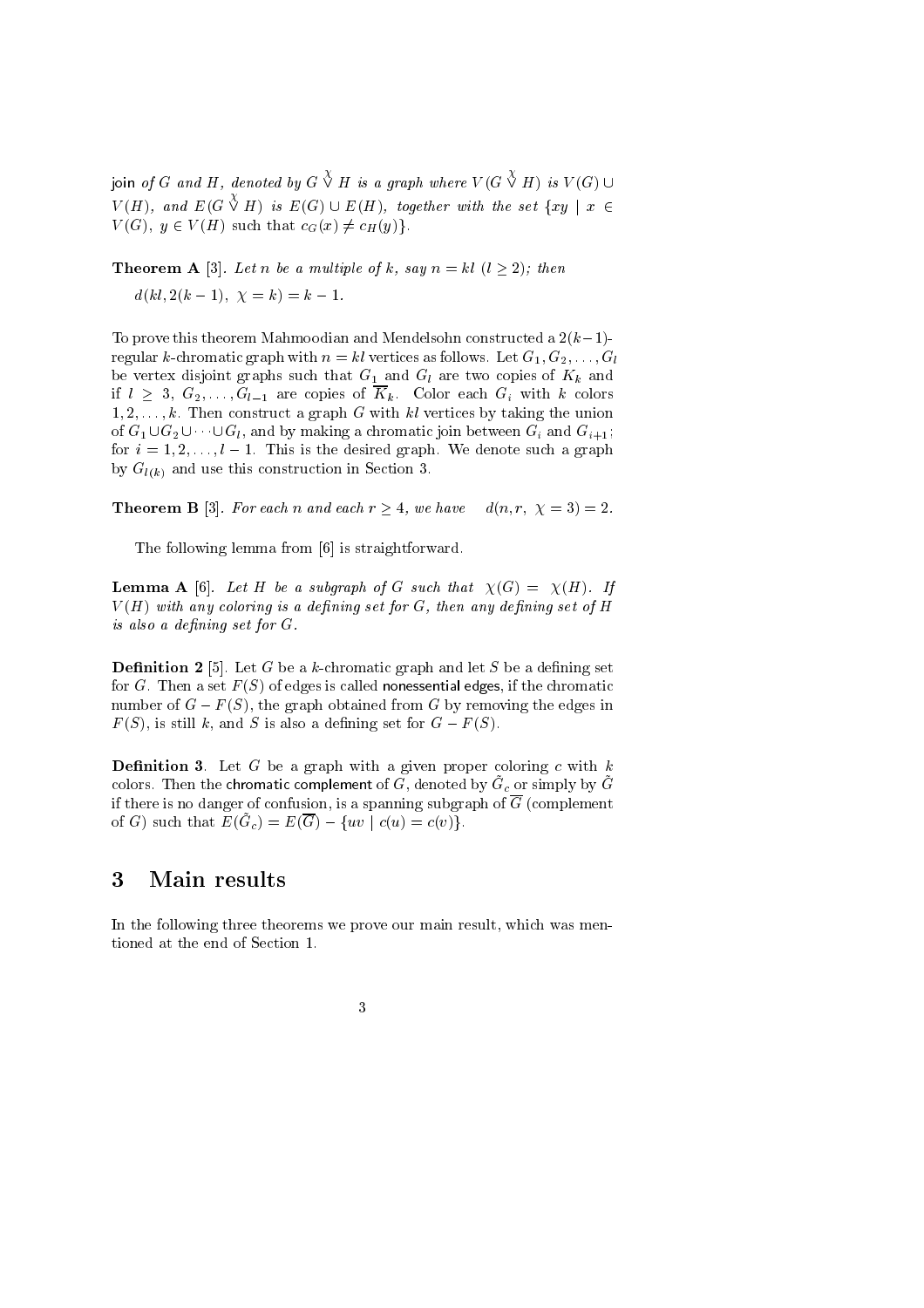**Theorem 1.** For each  $k \geq 3$ , and each  $n \geq 3k$ , we have

 $d(n, 2(k-1), \chi = k) = k-1.$ 

**Proof.** By Theorem A the statement is true when  $n$  is a multiple of  $k$ . For  $n = kl + s$   $(l > 3)$ ,  $s = 1, \ldots, k - 1$ , we construct a  $2(k-1)$ -regular k-chromatic graph H with n vertices and  $d(H, \chi) = k - 1$  as follows.

Consider the graph  $G_{l(k)}$  as constructed in Theorem A. From now on in  $G_{l(k)}$ , we let  $V(G_1) = \{u_1, \ldots, u_k\}$ ,  $V(G_{l-1}) = \{v_1, \ldots, v_k\}$ , and  $V(G_l) = \{w_1, \ldots, w_k\}$ . Also assume that  $c(u_i) = c(v_i) = c(w_i) = i$ , for  $i=1,2,\ldots,k$ . It is obvious that the set  $S = \{u_1, u_2, \ldots, u_{k-1}\}\$  is a defining set for  $G_{l(k)}$ . And the following set

$$
F(S) = \{u_i u_j, 1 \le i < j \le k-1\} \cup \{v_i w_j, 1 \le i < j \le k-1\}
$$
  

$$
\cup \{z_i w_k, i = 1, ..., k-1\};
$$

where for each i, either  $z_i = v_i$  or  $w_i$ , is a set of nonessential edges in  $G_{l(k)}$ .

Now to construct H we add s new vertices  $x_1, \ldots, x_s$  to  $G_{l(k)}$ , delete some suitable nonessential edges, and join the new vertices to the vertices from which the edges were deleted, as follows. There are two cases to be considered.

#### **Case 1.**  $k$  is odd.

The induced subgraph  $\langle S \rangle$  of  $G_{l(k)}$  is a complete graph  $K_{k-1}$ . This graph is 1-factorable. We denote its 1-factors by  $F_1, \ldots, F_{k-2}$ . From now on, any 1-factorizations of complete graphs which are used in this paper are considered to be "standard" factorizations. I.e. for  $K_n$ , n even, suppose the vertex set to be  $\{1, 2, ..., n\}$ , and we arrange the vertices  $2, ..., n$  in a regular  $(n-1)$ -gon, and place the vertex 1 in the center. Join every two vertices by a straight line segment. For  $i = 2, \ldots, n$ , define the edge set of the factor  $F_{i-1}$  to be the edge 1i together with all those edges perpendicular to  $1i$ .

If  $s \leq k-2$ , then for each  $i$   $(1 \leq i \leq s)$  we join the added vertices  $x_i$  to all of the vertices of S, and delete all of the edges of  $F_i$ . Also with respect to each edge  $u_a u_b \in F_i$   $(a < b)$ , we delete  $v_a w_b$  and join  $x_i$  to the vertices  $v_a$  and  $w_b$ . Now it can be easily seen that  $\deg(x_i) = 2(k-1)$ . Note that colors of vertices of  $G_{l(k)}$  force the colors of all new vertices to be k.

If  $s = k - 1$ , then for  $x_i$   $(1 \le i \le k - 2)$  we proceed as before and for  $x_{k-1}$ , first we delete the edge  $w_1w_k$  and join  $x_{k-1}$  to  $w_1$  and  $w_k$ . Since each  $x_i$ , is joined to a  $v_i$  (which was obtained by deleting the edge  $v_i w_{k-1}$ ), we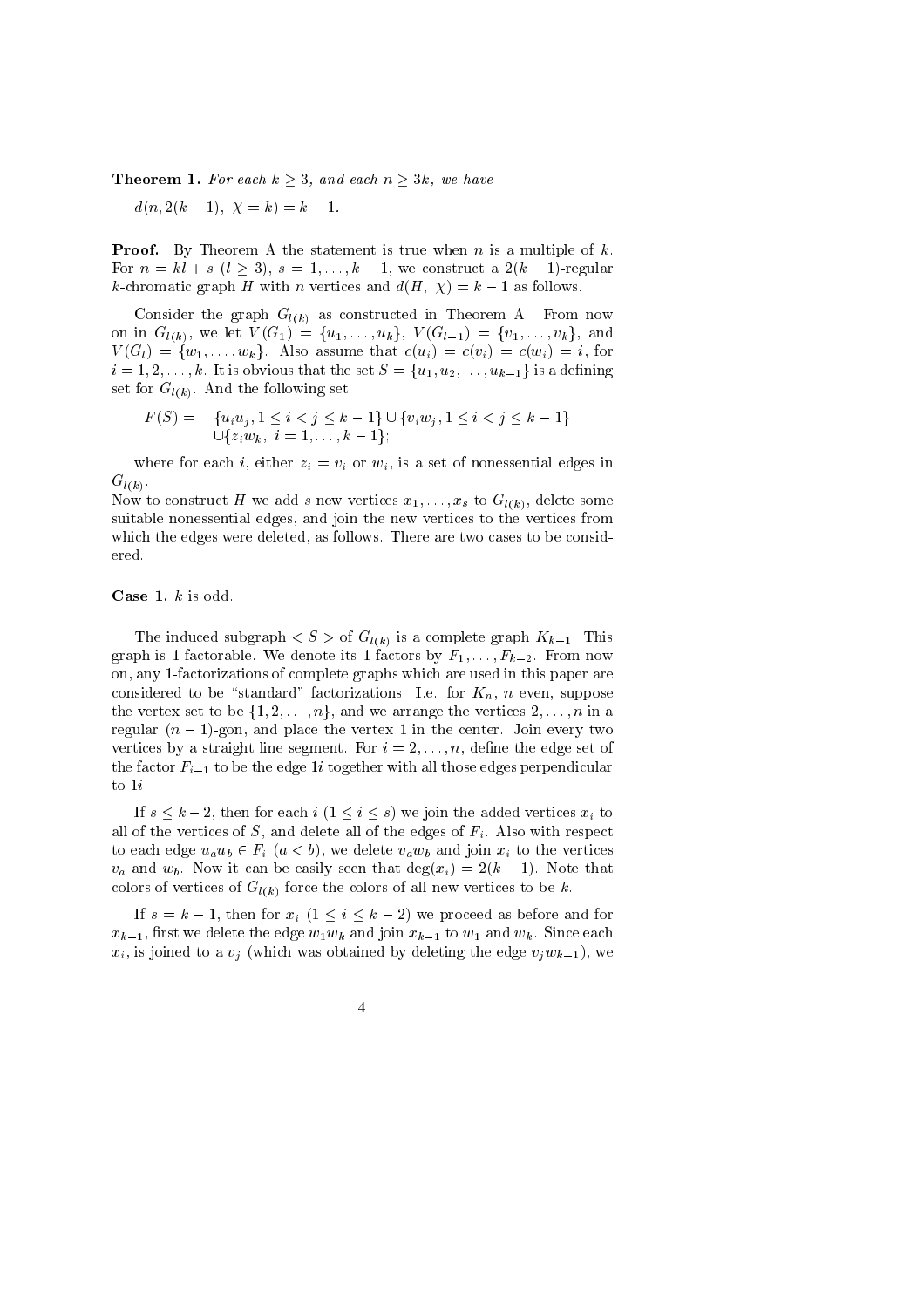delete the edges  $x_i v_j$  and join  $x_{k-1}$  to  $x_i$  and  $v_j$  for  $i, j = 1, ..., k-2$ . We have  $\deg(x_{k-1}) = 2(k-1)$  and  $c(x_{k-1}) = k-1$ . Because the neighbors of  $x_{k-1}$  have colors  $1, 2, ..., k-2, k$ .

Case 2.  $k$  is even.

In this case we consider the induced subgraph  $S \cup \{u_k\} > \text{of } G_{l(k)}$ which is a complete graph  $K_k$  of even order. This graph is 1-factorable. Let  $F_1, \ldots, F_{k-1}$  be a factorization such that  $u_i u_k \in F_i$ . For each  $i \ (1 \leq i \leq s)$ we join  $x_i$  to all of the vertices of  $F_i$ , except to  $u_i$  and  $u_k$ , and delete all of the edges of  $F_i$ , except  $u_i u_k$ . Now as in the Case 1, with respect to each  $u_a u_b \in F_i \backslash \{u_i u_k\}$ , we delete the edges  $v_a w_b$  and join  $x_i$  to the ends of these deleted edges. Finally for each i,  $1 \leq i \leq s, i \neq k-2$  we delete the edge  $w_{i+1 \text{mod } k-1}$ ,  $w_k$  and join  $x_i$  to the ends of this edge. Note that since we assumed  $F_i$ ,  $(1 \leq i \leq k-1)$  is a standard factorization,  $x_i$  was not joined to  $w_{i+1 \text{mod } k-1}$  before. Then we delete the edge  $v_{k-1}w_k$  and join  $x_{k-2}$  to the ends of this edge. It is obvious that  $deg(x_i) = 2(k-1)$  and the color of  $x_i$  is forced to be *i*.

To illustrate the construction shown in the proof of Theorem 1, we provide the following two examples.

**Example 1.** Let  $k = 5$ . For  $n = 3k + s$ ,  $1 \leq s \leq 4$ , we construct an 8-regular 5-chromatic graph of order n with a defining set of size 4. For  $n = 15 + s, 1 \le s \le 4$ , we add s new vertices to the graph  $G_{3(5)}$  and delete some nonessential edges as explained in the proof of Theorem 1 (Case 1). Table 1 shows all the deleted edges corresponding to newly added vertices. In Figure 1, we show an 8-regular 5-chromatic graph of order 16 ( $s = 1$ ) with a defining set of size 4. The vertices of the defining set are shown by the filled circles.

| New vertices | $x_1$    | $x_2$    | $x_3$    | $x_4$    |
|--------------|----------|----------|----------|----------|
|              | $u_1u_4$ | $u_2u_4$ | $u_3u_4$ | $w_1w_5$ |
| Deleted      | $u_2u_3$ | $u_1u_3$ | $u_1u_2$ | $x_1v_1$ |
| edges        | $v_1w_4$ | $v_2w_4$ | $v_3w_4$ | $x_2v_2$ |
|              | $v_2w_3$ | $v_1w_3$ | $v_1w_2$ | $x_3v_3$ |

Table 1: New vertices and corresponding deleted edges.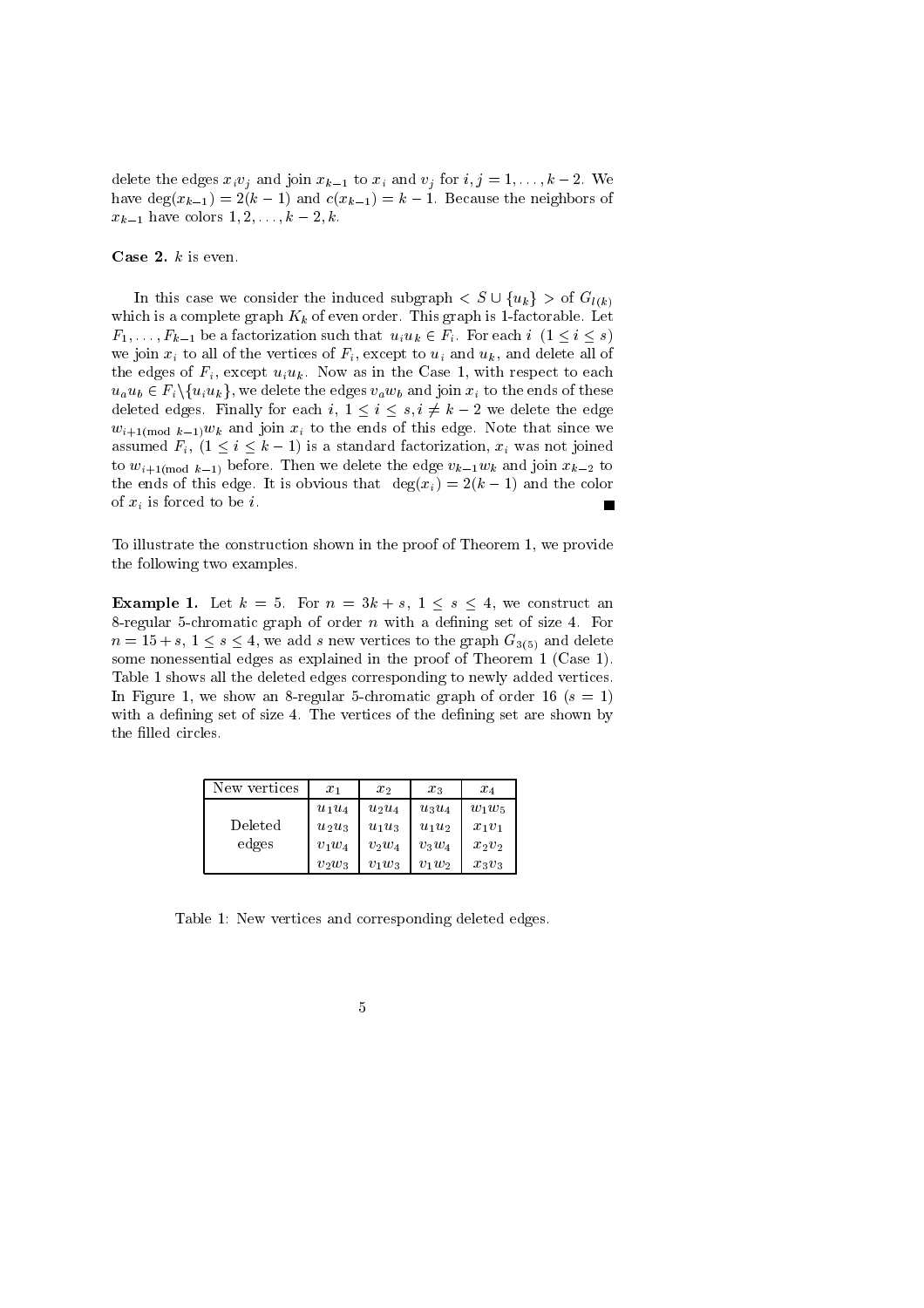

Figure 1:  $d(H, \chi = 5) = 4$ .

**Example 2.** Let  $k = 4$ . For  $n = 3k + s$ ,  $1 \leq s \leq 3$ , we construct a 6-regular 4-chromatic graph of order  $n$  with a defining set of size 3. For  $n = 12 + s, 1 \leq s \leq 3$ , we add s new vertices to the graph  $G_{3(4)}$  and delete some nonessential edges as explained in the proof of Theorem 1 (Case 2). Table 2 shows all the deleted edges corresponding the newly added vertices. In Figure 2, a 6-regular 4-chromatic graph of order 13  $(s = 1)$  with a defining set of size 3 is shown. In this figure also the vertices of the defining set are shown by the filled circles.

| New vertices  | $x_1$                | $x_{2}$              | $x_3$                |
|---------------|----------------------|----------------------|----------------------|
| Deleted edges | $u_2u_3$<br>$v_2w_3$ | $u_1u_3$<br>$v_1w_3$ | $u_1u_2$<br>$v_1w_2$ |
|               | $w_2w_4$             | $v_3w_4$             | $w_1w_4$             |

Table 2: New vertices and corresponding deleted edges.

 $\,6\,$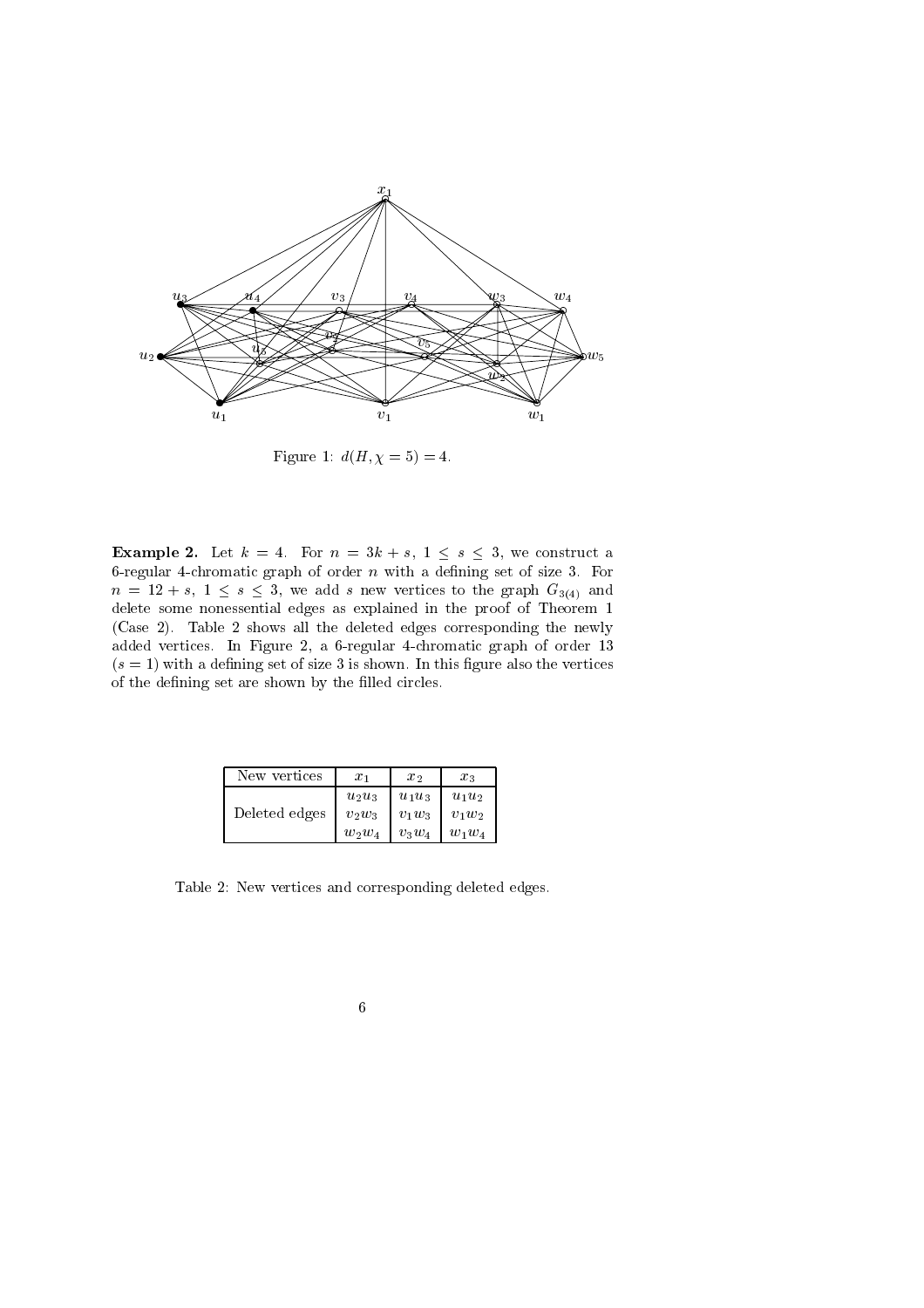

Figure 2:  $d(H, \chi = 4) = 3$ .

**Remark 1.** If G is an r-regular k-chromatic graph on n vertices then each chromatic class in G has at most  $n-r$  vertices. Therefore  $n \leq k(n-r)$ . This implies  $\frac{n}{k} \geq \frac{r}{k-1}$ . Note that for each *n*, *r*, and *k* such that  $\frac{n}{k} \geq \frac{r}{k-1}$ , only one of the following holds: (i)  $\lfloor \frac{n}{k} \rfloor \geq \lceil \frac{r}{k-1} \rceil$  or (ii)  $\lfloor \frac{n}{k} \rfloor = \lfloor \frac{r}{k-1} \rfloor \neq \frac{r}{k-1}$ .

Next we generalize the statement of Theorem 1 to  $r > 2(k-1)$ . This is done in the following two theorems.

**Theorem 2.** For each  $k \geq 3$ ,  $n \geq 3k$ , and  $r > 2(k-1)$ , such that  $\lfloor \frac{n}{k} \rfloor \geq \lceil \frac{r}{k-1} \rceil$ , we have  $d(n, r, \chi = k) = k - 1$ .

**Proof.** We prove the statement in two cases.

Case 1.  $n = kl$ .

Consider  $G_{l(k)}$ , and let  $\tilde{G}_{l(k)}$  be the chromatic complement of  $G_{l(k)}$  (see Definition 3). Note that  $\tilde{G}_{l(k)}$  is an  $(l-2)(k-1)$ -regular graph. For each r by adding suitable edges of  $\tilde{G}_{l(k)}$  to  $G_{l(k)}$  we will construct an r-regular kchromatic graph  $H_r$  such that  $d(H_r, \chi) = k-1$ . We explain the procedure according to the parities of  $k$  and  $r$ .

$$
7\,
$$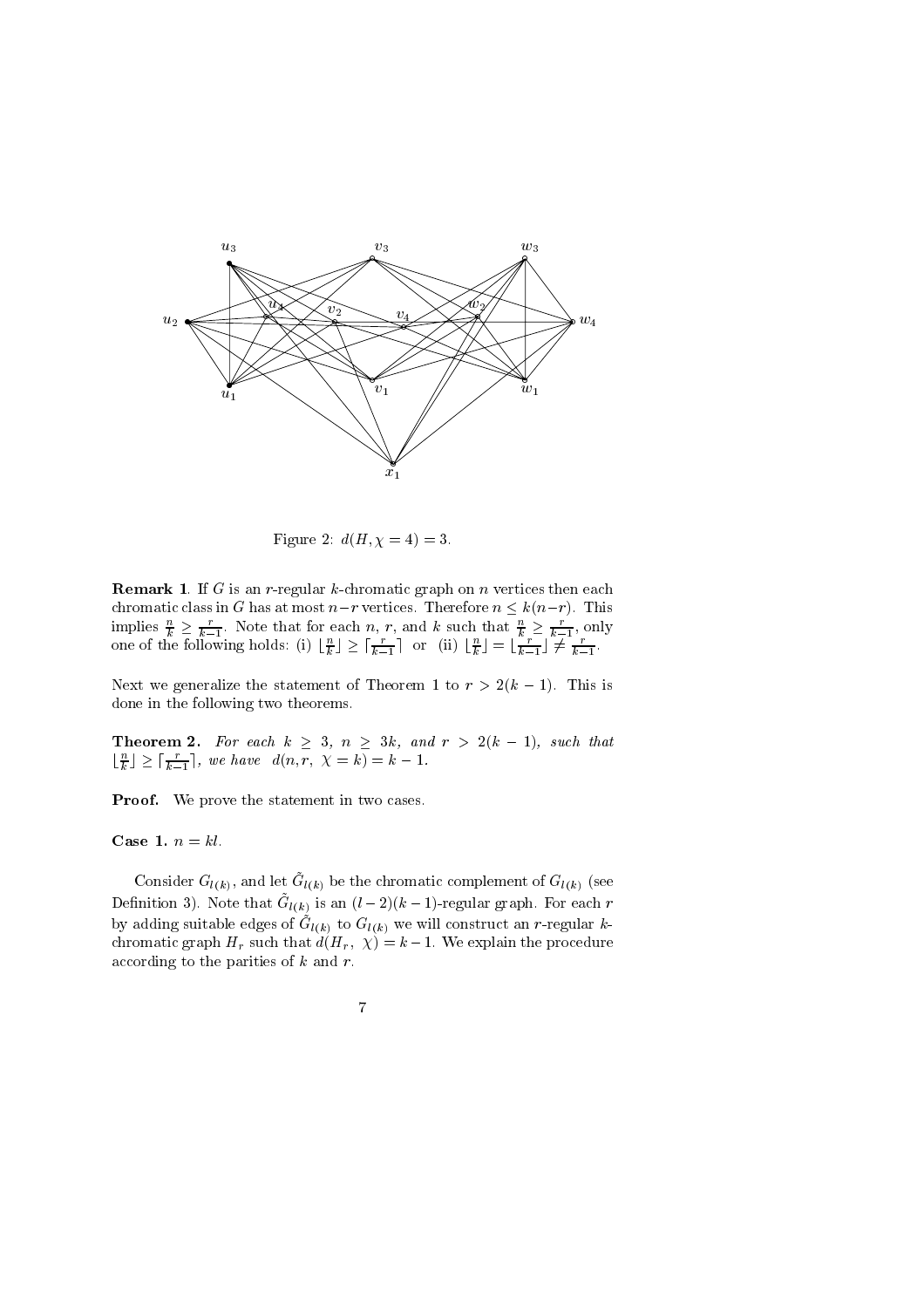If k is even then the complete graph  $K_k$  is 1-factorable. Since  $\tilde{G}_{l(k)}$  is a k-partite graph, a 1-factor of  $K_k$  corresponds to a union of  $\frac{k}{2}$  bipartite subgraphs of  $\tilde{G}_{l(k)}$ , each of which is  $(l-2)$ -regular; this union is obviously 1-factorable. Thus  $\tilde{G}_{l(k)}$  is 1-factorable. By adding the edges of  $r-2(k-1)$ disjoint 1-factors of  $\tilde{G}_{l(k)}$  to  $G_{l(k)}$ , we obtain an r-regular k-chromatic graph  $H_r$  with  $d(H_r, \chi) = k - 1$ .

If k is odd then  $\tilde{G}_{l(k)}$  is a regular graph of even degree, therefore by a theorem of Petersen (see [7], page 125) is 2-factorable. For r even,  $H_r$ can be obtained by adding the edges of  $\frac{r-2(k-1)}{2}$  disjoint 2-factors of  $\tilde{G}_{l(k)}$ to  $G_{l(k)}$ . For r odd,  $n = kl$  is even, thus l is even. In this case,  $\tilde{G}_{l(k)}^{(n)}$ contains  $\frac{l}{2}$ , disjoint bipartite subgraphs, each of which is  $(k-1)$ -regular. Also, since k is odd, each of these  $(k-1)$ -regular bipartite graph is 2factorable. Note that each 2-factor is a union of edge-disjoint cycles. Since we consider bipartite graph, there is no odd cycle. Therefore, we can find a 2-factorization in which, of 2-factors say  $F$ , can be chosen to be a union of edge-disjoint even cycles. The alternate edges in  $F$  are two edge-disjoint 1-factors. Hence, F is a union of two 1-factors say  $F_1$  and  $F_2$ . By adding the edges of  $F_1$  to  $G_{l(k)}$  as well as the edges of  $\frac{r-2(k-1)-1}{2}$  of other disjoint 2-factors of  $\tilde{G}_{l(k)}$  to  $G_{l(k)}$ , we obtain  $H_r$ . By Lemma A,  $d(H_r, \chi) = k - 1$ .

**Case 2.**  $n = kl + s, 1 \le s \le k - 1$ .

We will use the following procedure to construct an  $r$ -regular  $k$ -chromatic graph on *n* vertices with defining number equal to  $k-1$ . We take the graph  $H_r$ , constructed in Case 1, and recognize some nonessential edges in it. Then we add s new vertices  $x_1, \ldots, x_s$  to  $H_r$ , delete some suitable nonessential edges, and join the new vertices to the ends of the deleted edges. Let  $P_1, P_2, \ldots, P_k$  denote the parts of k-partite graph  $H_r$ , and assume that all of the vertices in  $P_i$  are colored  $i$   $(i = 1, 2, ..., k)$ . Note that for each i,  $|P_i| = l$ . Throughout the proof we let  $m = \lfloor \frac{r}{k-1} \rfloor$   $(m \ge 2)$ . In the construction given in Case 1 it is obvious that  $H_r$  contains  $H_{m(k-1)}$  as a subgraph. The graph  $H_{m(k-1)}\backslash G_{l(k)}$  is an  $(m-2)(k-1)$ -regular k-partite graph. Each induced subgraph  $\langle P_i \cup P_j \rangle$  of  $H_{m(k-1)} \backslash G_{l(k)}$  is an  $(m-2)$ regular bipartite graph. If  $m = 2$  then  $H_r \backslash G_{l(k)}$  is an  $(r - 2(k-1))$ -regular graph. For convenience we let  $r-2(k-1) = t$ . All of the edges in  $H_r \backslash G_{l(k)}$ are nonessential. There are two cases to be considered.

# Case 2.1.  $k$  is even.

Let  $F'_1, \ldots, F'_{k-1}$  be a standard 1-factorization of  $K_k$  with the vertex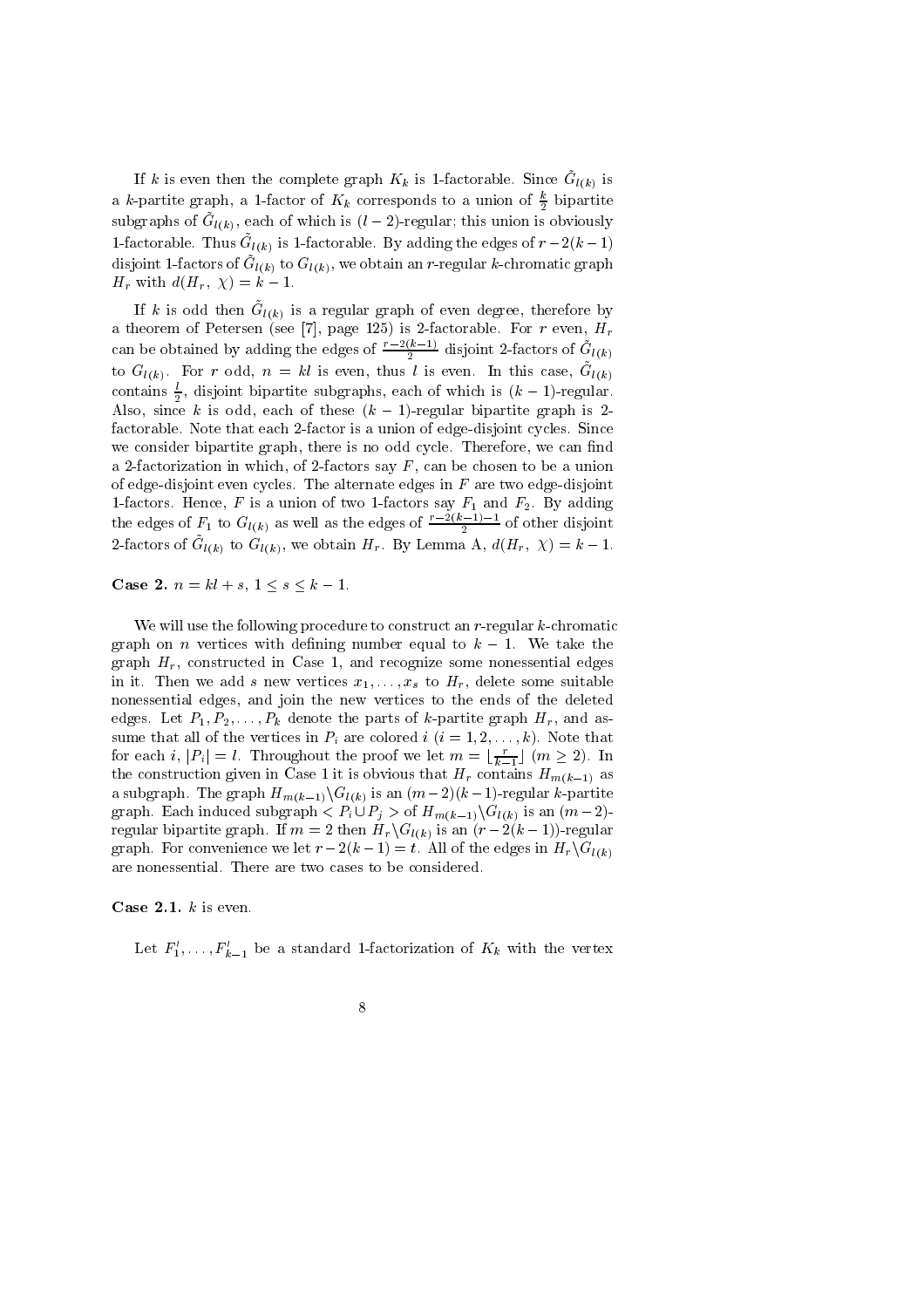set  $\{1,\ldots,k\}$ , such that  $ik \in F'_i$ . Let  $F_{ab}$  be a 1-factor in the induced subgraph  $\langle P_a \cup P_b \rangle$  of  $H_{m(k-1)} \backslash G_{l(k)}$  when  $m > 2$ , or  $H_r \backslash G_{l(k)}$  when  $m = 2$ . Then  $F_i = \bigcup_{ab \in F'_i} F_{ab}, i = 1, ..., k - 1$ , are  $k - 1$  mutually disjoint 1-factors of  $H_{m(k-1)}\setminus G_{l(k)}$  when  $m > 2$ . If  $m = 2$  then  $F_i$ ,  $i = 1, ..., t$ , are t mutually disjoint 1-factors of  $H_r \backslash G_{l(k)}$ .

Case 2.1.1.  $r$  is even.

If  $m > 2$  then for each  $x_i$ ,  $i = 1, \ldots, s$ , at the first step, from each  $F_{ab}$  other than  $F_{ik}$  and  $F_{pq}$ , where p and q are arbitrary and  $F_{ab} \subset F_i$ , we delete m edges. Then in the second step we delete  $\lfloor \frac{m}{2} \rfloor$  disjoint edges from each of the 1-factors  $F_{pk}$ ,  $F_{qk}$ , and  $F_{pq}$ . Since  $m < l$ , at least one edge has remained undeleted in each  $F_{ab}$ , and at the third step we delete  $rac{r-2m(\frac{k}{2}-2)-6(\lfloor \frac{m}{2}\rfloor)}{2}$  edges from the rest of the edges in some arbitrary  $F_{ab}$ , where  $F_{ab}$   $\subset$   $F_i \backslash F_{ik}$ . Finally we join  $x_i$  to the ends of all deleted edges.

For  $m = 2$ , if  $s \leq t$  then for each  $x_i$   $(1 \leq i \leq s)$  at the first step we delete 2 edges from each  $F_{ab} \subset F_i \backslash F_{ik}$ . In the second step we delete an edge  $v_p w_k$  from the nonessential edges in  $G_{l(k)}$  (see Theorem 1), for an arbitrary p such that  $v_p$  is not the end of deleted edges in the first step. At the third step we delete  $\lfloor \frac{r-4(\frac{k}{2}-1)-2}{2} \rfloor = \lfloor \frac{t}{2} \rfloor$  edges from the rest of the edges in some arbitrary  $F_{ab} \subset F_i \setminus F_{ik}$ . If  $l = 3$  and  $t = k - 2$ , then there are  $\frac{t}{2} - 1$  edges remaining in each  $F_{ab} \subset F_i \backslash F_{ik}$ . In this case we delete one edge of 1-factor  $F_{qk}$  where  $F_{pq} \subset F_i$ ; we are sure that such an edge exists, since  $t$  is even, forcing  $t\geq 2$ 

For  $s > t$ , first we add the edges of t disjoint 1-factors of  $K_s$  in the case of s even, or the edges of  $\frac{t}{2}$  disjoint 2-factors of  $K_s$  in the case of s odd, to  $x_1, x_2, \ldots, x_s$ . Then for each  $x_i$  we delete  $k-1$  edges of nonessential edges of  $G_{l(k)} \subset H_r$  as explained in Theorem 1 and join  $x_i$  to the end vertices of them.

#### Case 2.1.2.  $r$  is odd.

Note that in this case s must be even. If  $m > 2$  then for each  $x_i$ ,  $i = 1, \ldots, s$ , by an argument similar as above, we join  $2m(\frac{k}{2} - 2) + 6(\lfloor \frac{m}{2} \rfloor)$ vertices to  $x_i$  in the first and second steps. So we delete  $\left[\frac{r-m(k-1)}{2}\right]$  edges from the rest of the edges of some arbitrary  $F_{ab} \subset F_i \backslash F_{ik}$ , and join  $x_i$  to the ends of all deleted edges. Note that the difference  $\alpha = r - 2(m(\frac{k}{2} -$ 2) + 3 $\lfloor \frac{m}{2} \rfloor$  +  $\lfloor \frac{r-m(k-1)}{2} \rfloor$ ) is equal to 1 or 3. If  $\alpha = 1$  then we join  $x_i$  to  $x_{i+1}$ , for  $i = 1, 3, 5, ..., s - 1$ . If  $\alpha = 3$  let  $F_{pq} \subset F_i$  and  $F_{p'q'} \subset$  $F_{i+1}$  be the corresponding 1-factors to  $x_i$  and  $x_{i+1}$ , respectively, which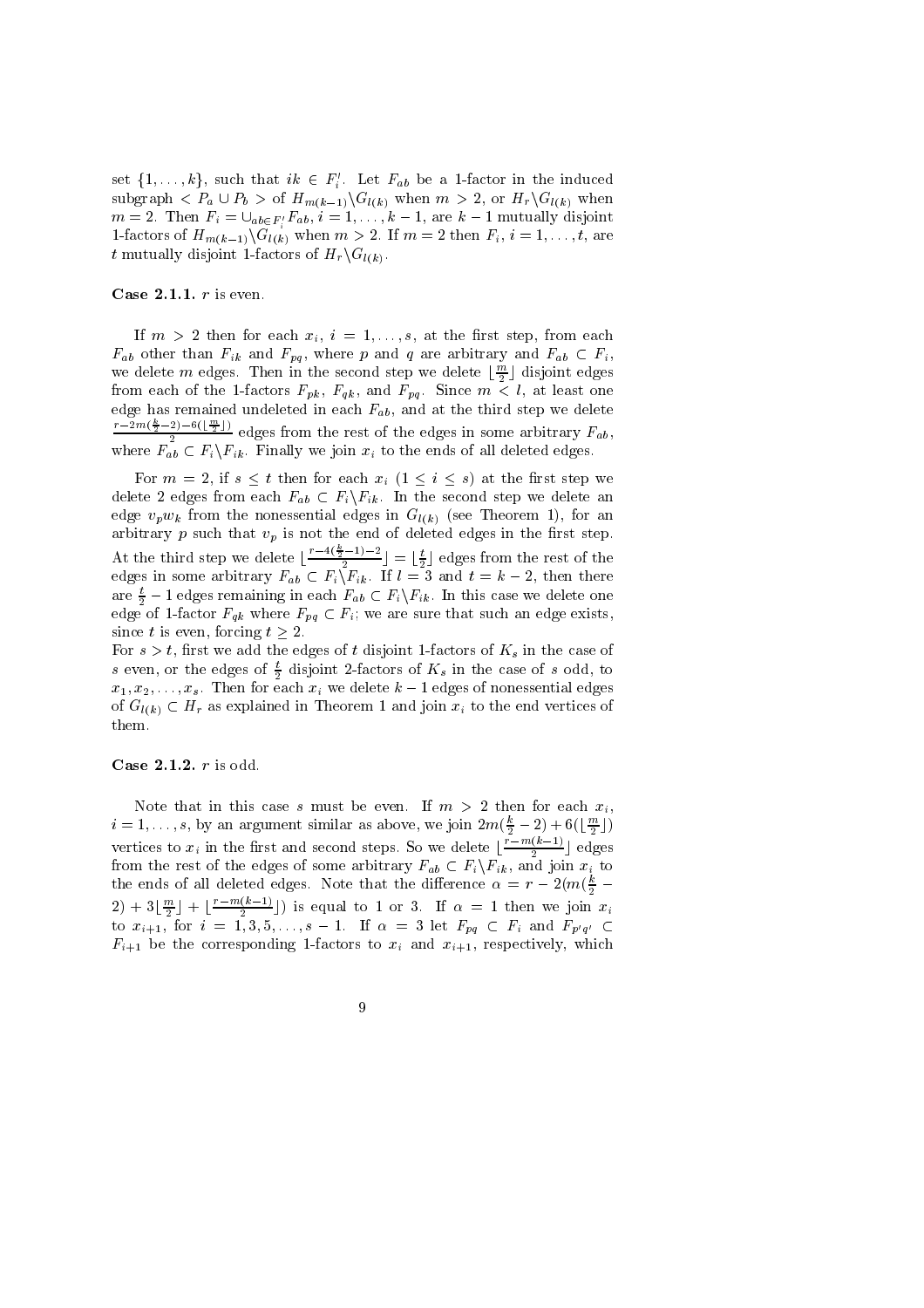are chosen in step 1. Assume  $y_{p'}y_k \in F_{p'k}$ ,  $y_{q'}y_k \in F_{q'k}$ , and  $y_py_q \in F_{pq}$ are undeleted edges. We delete the edges  $\{y_{p'}y_k, y_{q'}y_k, y_py_q\}$  and for each *i*, *i* = 1,3,5,...,*s* - 1, join  $x_i$  to the vertices  $\{y_p, y_q, y_k\}$  and  $x_{i+1}$  to  $\{y_{p'}, y_{q'}, y_k\}$ . Since  $x_i$  is not joined to any vertex in part  $P_i$  it can be seen that in each case  $c(x_i) = i$  and  $\deg(x_i) = r$ , for  $i = 1, 2, ..., s$ .

If  $m = 2$  we deal with it as we did in Case 2.1.1. Moreover if  $s \leq t$  then we join  $x_i$  to  $x_{i+1}$ , for  $i = 1, 3, 5, \ldots, s-1$ .

Case 2.2.  $k$  is odd.

Let  $F'_1, \ldots, F'_{k-2}$  be a standard 1-factorization for the complete graph  $K_{k-1}$ , whose vertex set is  $\{1,\ldots,k-1\}$ , such that  $\{i,(k-1)\}\in F'_i$ . If  $m > 2$ , it is clear that  $F_i = \bigcup_{ab \in F'_i} F_{ab}, i = 1, \ldots, k-2$ , are disjoint maximal matchings of  $H_{m(k-1)}\backslash G_{l(k)}$ , and if  $m=2$  then  $F_i$ ,  $i=1,2,\ldots,t-1$ , are disjoint maximal matchings of  $H_r \backslash G_{l(k)}$ .

### Case 2.2.1.  $r$  is even.

If  $s \leq k-2$  (for  $m = 2$ ,  $s \leq t-1$ ) then for each  $x_i$ ,  $i = 1, \ldots, s$ , we delete m edges of each  $F_{ab}$ , where  $F_{ab} \subset F_i$ . Also we delete  $\frac{r-m(k-1)}{2}$  edges from the rest of the edges in some arbitrary  $F_{ab} \subset F_i$ . Now we join  $x_i$  to the ends of all deleted edges.

If  $s = k - 1$  then we deal with  $x_i$ , for  $i = 1, ..., k - 2$ , as we did before. For  $x_{k-1}$  we delete m edges of 1-factor  $F_{1k}$ . Note that if  $m \geq 4$  then each induced subgraph

 $P_i \cup P_j >$  of  $H_{m(k-1)} \backslash G_{l(k)}$  has more than one 1-factor. We delete m edges of another 1-factor from each of  $\langle P_2 \cup P_{k-1} \rangle$ ,  $\langle P_3 \cup P_{k-2} \rangle$ ,..., and  $\langle P_{\frac{k-1}{2}} \cup P_{\frac{k-1}{2}+2} \rangle$ . Finally we delete  $\frac{r-m(k-1)}{2}$  edges from the rest of the edges in some of the above 1-factors, and join  $x_{k-1}$  to the ends of all deleted edges. It is obvious that in this case  $c(x_{k-1}) = \frac{k+1}{2}$ 

If  $m = 3$ , then we delete the edges  $x_i y_i$  for  $i = 2, ..., k-2$  which were obtained by deleting an edge of  $F_{i(k-1)} \subset F_i$ , such that  $y_i$  is not a vertex in  $G_1$ , and joining  $x_{k-1}$  to  $x_i$  and to  $y_i$ . Also we delete the edges of a 1-factor of induced subgraph  $\langle u_2, \ldots, u_{k-2} \rangle \subset G_1$  and join  $x_{k-1}$  to the ends of these deleted edges. If  $\frac{r - m(k-1)}{2} > 0$  then  $l \geq 4$ , and we can assume that  $y_i$  is not a vertex in  $G_1, G_{l-1}$ , or  $G_l$ . We delete  $\frac{r-m(k-1)}{2}$ disjoint edges from the nonessential edge set  $\{v_iw_j \mid 2 \leq i < j \leq k-2\}$  (see Theorem 1) and join  $x_{k-1}$  to the ends of these deleted edges. It is obvious that  $deg(x_{k-1}) = r$  and  $c(x_{k-1}) = k - 1$ .

For  $m = 2$ , if  $s \geq t$  then for  $x_i$   $(i \leq t-1)$  we could deal as before. For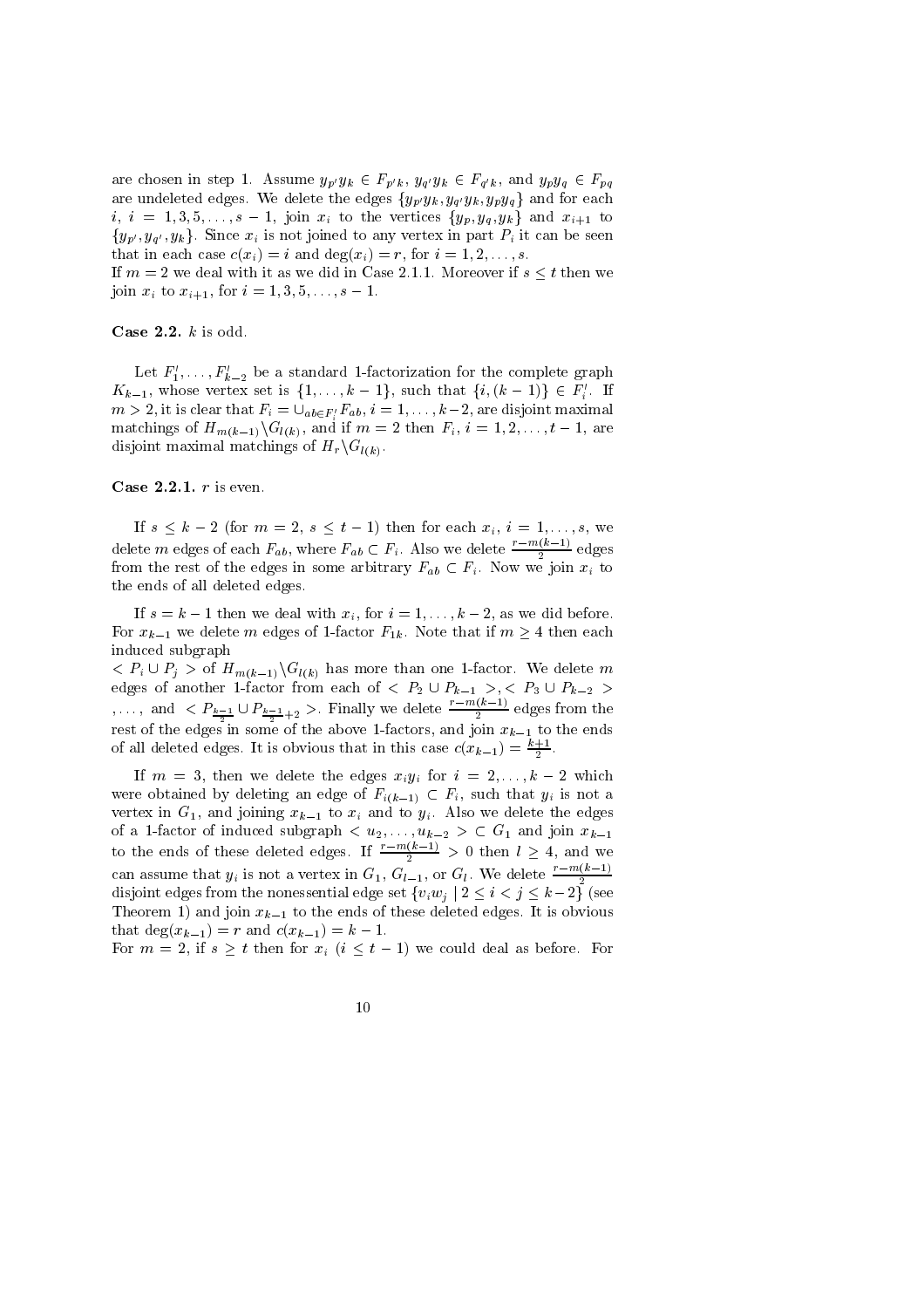$x_i$   $(t \leq i \leq s)$  we delete  $2(k-1)$  edges from the set of nonessential edges in  $G_{l(k)}$ , just as we did in Theorem 1. We join  $x_i$  to the ends of deleted edges. Then we delete  $\frac{t}{2}$  edges from the rest of the edges in  $\bigcup_{i=1}^{t-1} F_i$ , which are suitably chosen and join  $x_i$  to the ends of these deleted edges.

Case 2.2.2.  $r$  is odd.

Here  $n = kl + s$  must be even, so l and s have the same parity. We consider two subcases.

#### Case  $2.2.2.1. l$  and s are even.

With an argument similar to that for even r, we join each  $x_i$ ,  $i = 1, ..., s$ <br>(for  $m = 2, s \le t - 1$ ) to  $m(k - 1)$  vertices. So we delete  $\lfloor \frac{r - m(k-1)}{2} \rfloor$  edges from the remaining edges in some of 1-factors above. Now we join  $x_i$  to the ends of all deleted edges.

Finally for each  $i = 1, 3, 5, ..., s-1$ , we choose an undeleted edge  $y_a y_b \in F_i$ such that there exists an undeleted edge  $y_jy_b \in F_{i+1}$ . We delete the edge  $y_ay_b$  and join  $x_i$  to  $y_a$  and  $x_{i+1}$  to  $y_b$ . For  $m=2$ , if  $s\geq t$  then we deal with  $x_i$  as before for  $i \leq t-1$ . For  $x_i$   $(t \leq i \leq s)$  we delete  $2(k-1)$  edges from the set of nonessential edges in  $G_{l(k)}$  as we did in Theorem 1. Also we delete  $\frac{(s-t+1)t}{2}$  edges from the rest of the edges in  $\bigcup_{i=1}^{t-1} F_i$ , and join each  $x_i$   $(t \leq i \leq s)$  to the t ends of these deleted edges which are suitably chosen.

Case 2.2.2.2.  $l$  and  $s$  are odd.

Note that in this case the graph  $H_r$  with  $n = kl$  vertices does not exist. Here first we consider an  $m(k-1)$ -regular k-chromatic graph on  $n = kl + s$ ,  $1 \leq s \leq k-1$ , vertices, the same as in the case of r even, and denote this graph by  $H'$ .

Note that the construction of  $H'$  is not dependent on l and it is the same as construction of  $m(k-1)$ -regular graph on  $n = k(l-1) + s$  vertices. Therefore the graph  $\tilde{G}_{l(k)}\backslash \tilde{H}'$  contains  $\tilde{G}_2 = K_k$  as a subgraph, and  $\frac{l-1}{2}$ disjoint  $(k-1)$ -regular bipartite subgraphs, which were constructed on the vertex sets  $V(G_i), i \neq 2$ .

Since k is odd we know that the complete graph  $K_k$  with the vertex set, say  $\{1,\ldots,k\}$ , has k disjoint maximal matchings. We denote these matchings by  $F_1, \ldots,$ 

 $F_k$ , so that the vertex  $i \notin V(F_i)$ .

Now we add  $r-m(k-1)$  maximal matchings  $F_1, \ldots, F_{r-m(k-1)}$  of  $\tilde{G}_2 = K_k$ to H'. In  $\tilde{G}_{l(k)}\setminus \tilde{H}^{\prime}$  there are  $(k-1)$ -regular bipartite subgraphs. Adjoint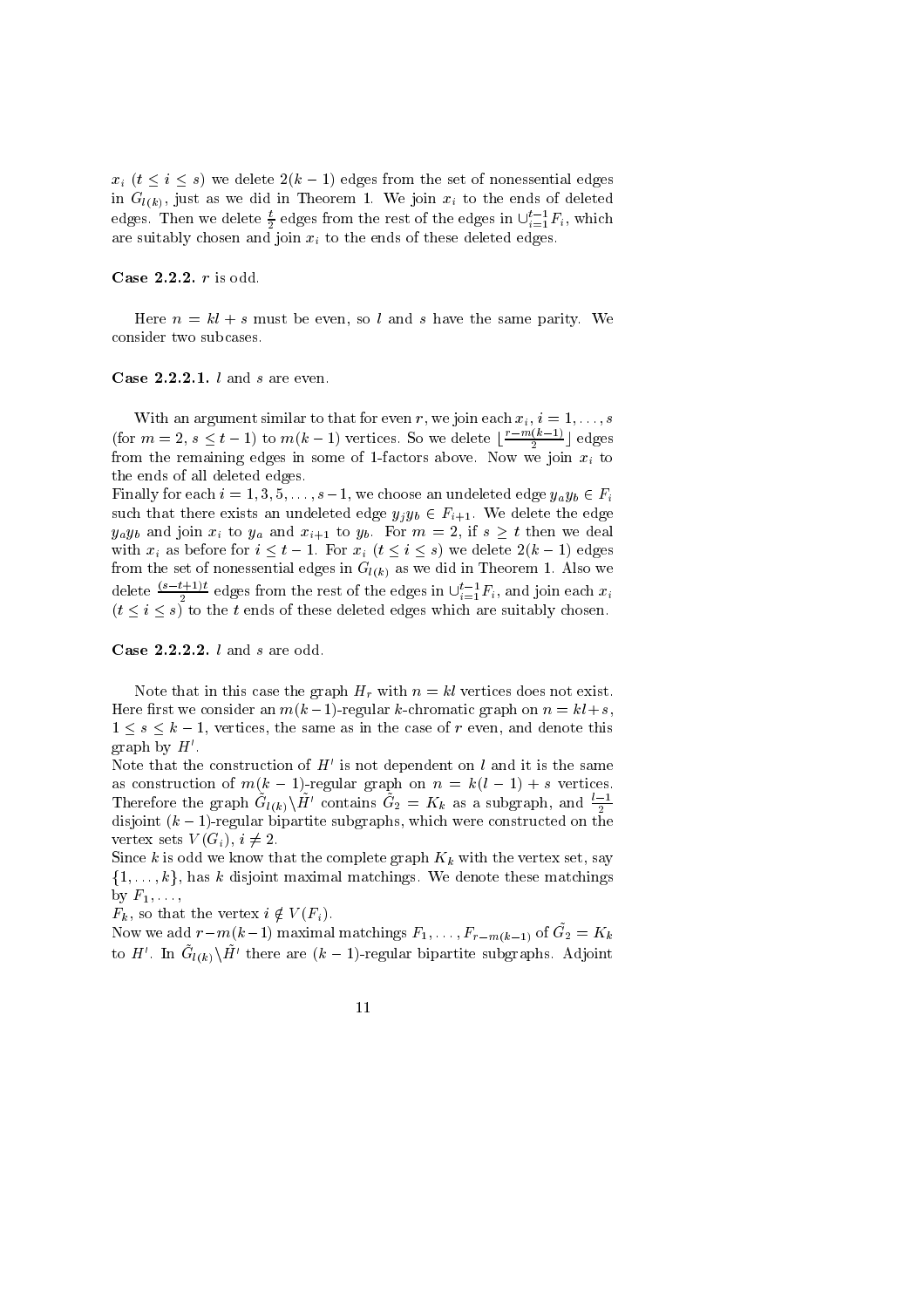to  $H'$ ,  $r - m(k-1)$  1-factors of  $\frac{l-1}{2}$  of these subgraphs.

If  $s \leq r - m(k-1)$  then for each  $x_i$   $(1 \leq i \leq s)$  we delete  $\lfloor \frac{r-m(k-1)}{2} \rfloor$ edges of  $F_i$ . And we join  $x_i$  to the (isolated) vertex i and to the ends of all deleted edges. Since  $\beta = r - m(k-1) - s$  is even, we can partition the vertices  $s + 1, s + 2, \ldots, s + \beta$  into disjoint pairs of nonadjacent vertices. Now by joining these pairs of vertices, we obtain a graph of the kind we need.

If  $s > r - m(k-1)$  then for each  $x_i$ ,  $i \leq r - m(k-1)$ , we use similar method<br>as in the above, and then we delete  $\frac{(s-r+m(k-1))(r-m(k-1))}{2}$  edges from the<br>rest of the edges in  $\bigcup_{i=1}^{r-m(k-1)} F_i$ , and join each  $x_i$ ,  $i = r - m(k-1)+1, \ld$ to the  $r - m(k-1)$  ends of these deleted edges which are suitably chosen. It can be easily seen that  $deg(x_i) = r$  and  $c(x_i) = k$ , for  $i = 1, ..., s$ .

**Theorem 3.** For each  $k \ge 3$ ,  $n \ge 3k$ , and  $r > 2(k-1)$ , such that  $\lfloor \frac{n}{k} \rfloor = \lfloor \frac{r}{k-1} \rfloor \ne \frac{r}{k-1}$ , we have  $d(n, r, \chi = k) = k - 1$ .

**Proof.** Let  $n = kl + s$ ,  $0 \le s \le k - 1$ , and  $r = (k - 1)l + t$ ,  $1 \le t \le k - 2$ . By Remark 1, if an  $r$ -regular k-chromatic graph with  $n$  vertices exists, then  $s > t$ . First we show that there does not exist such a graph for  $t = k - 2$ . For, if there exists one, say G, since  $s > t$ , then  $s = k - 1$ . Also we know that each chromatic class consists of at most  $n-r = l+1$  vertices. On the other hand since  $n = kl + k - 1$ , G must have  $k - 1$  chromatic classes of size  $l + 1$  and one chromatic class of size l. And each vertex in a chromatic class of size  $l + 1$  must be adjacent to all the vertices in the other parts. This implies that the degree of each vertex in the chromatic class with l vertices is  $(l + 1)(k - 1) = r + 1$  which contradicts the *r*-regularity of the graph  $G$ .

Now by a recursive method we construct an  $r$ -regular  $k$ -chromatic graph  $G^*$  with *n* vertices so that  $d(G^*, \chi) = k - 1$ . Let  $n_1 = n - (n - r) = r$  and  $r_1 = r - (n - r) = 2r - n.$ 

If there exists an  $r_1$ -regular,  $(k-1)$ -chromatic graph  $G_1$  with  $n_1$  vertices and  $d(G_1, \chi) = k-2$ , then by adding  $n-r$  new vertices to  $G_1$  and joining each of these new vertices to all of  $n_1$  vertices of  $G_1$ , we obtain the desired graph  $G^*$ .

If not, then we continue this procedure and let  $n_i = (k - i)l + it - (i - 1)s$ and  $r_i = (k - i - 1)l + (i + 1)t - is$ . If for some *i* there exists an  $r_i$ -regular,  $(k-i)$ -chromatic graph  $G_i$  with  $n_i$  vertices and  $d(G_i, \chi) = k-i-1$ , then we can construct  $G^*$  similarly, by constructing the graphs  $G_{i-1}, G_{i-2}, \ldots, G_1$ . But note that for  $i = \lceil \frac{t}{s-t} \rceil$  such a graph exists. For,  $\frac{n_i}{k-i} = l + \frac{i(t-s)+s}{k-i}$  and  $\frac{r_i}{k-i-1} = l + \frac{i(t-s)+t}{k-i-1}$ . Thus for  $i = \lceil \frac{t}{s-t} \rceil$  we have  $\frac{t}{s-t} \leq i \leq \frac{t}{s-t} + 1 = \frac{s}{s-t}$ .<br>Therefore,  $\frac{r_i}{k-i-1} \leq l \leq \frac{n_i}{k-i}$ . And this implies that  $\lceil \frac{r_i}{k-i-1} \rceil \leq \lfloor \frac{n_i}{k-i} \rfloor$ . Now